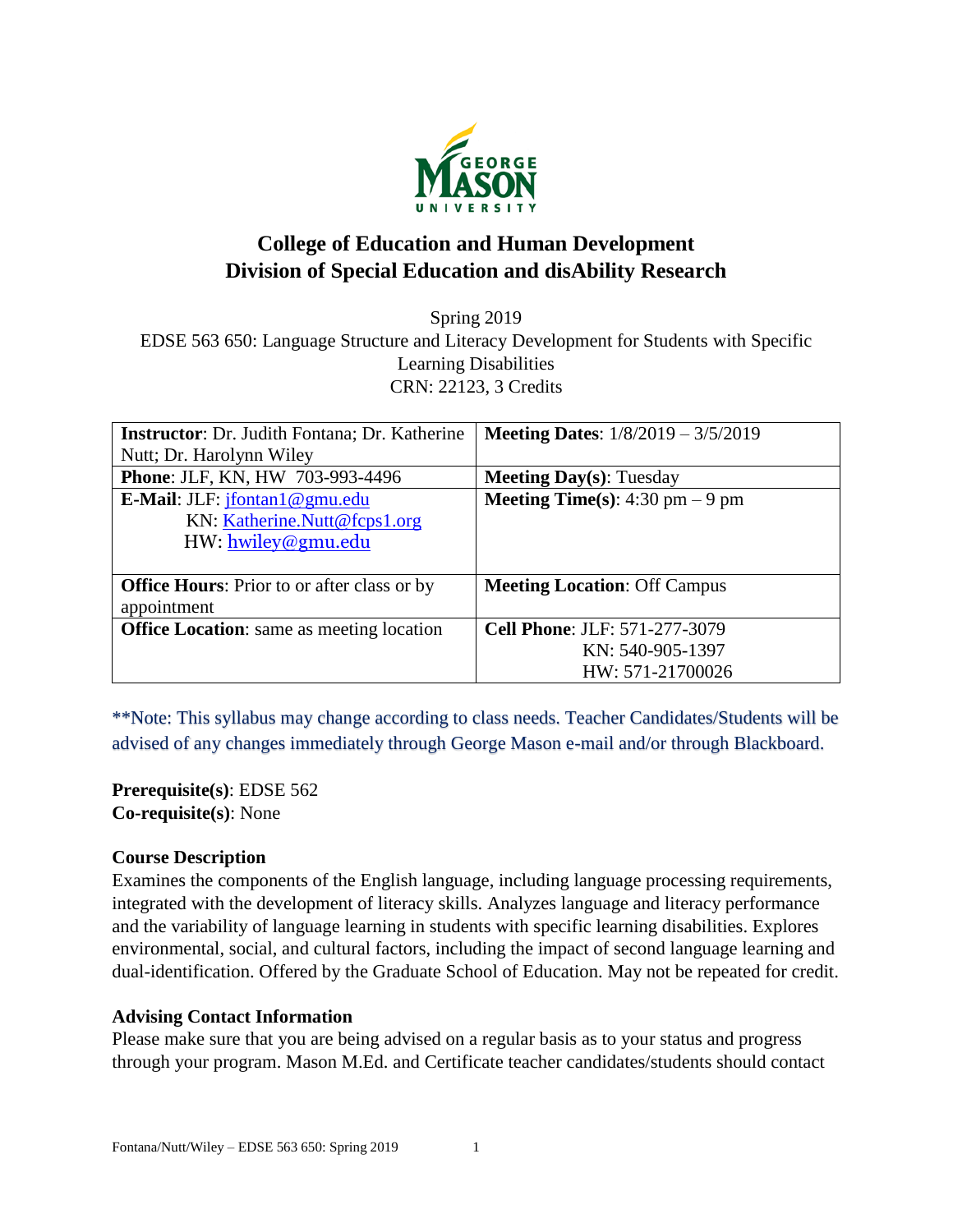the Special Education Advising Office at (703) 993-3670 for assistance. All other teacher candidates/students should refer to their faculty advisor.

## **Course Delivery Method**

Learning activities include the following:

- 1. Class lecture and discussion
- 2. Application activities
- 3. Small group activities and assignments
- 4. Video and other media supports
- 5. Research and presentation activities
- 6. Electronic supplements and activities via Blackboard

## **Learner Outcomes**

(Student outcomes are aligned with International Dyslexia Society Knowledge and Practice Standards for Teachers of Reading)

Upon completion of the course, teacher candidates/students will be able to:

- 1. Identify, pronounce, classify, and compare the consonant and vowel phonemes of English.
- 2. Understand the broad outline of historical influences on English spelling patterns.
- 3. Define grapheme.
- 4. Recognize and explain common orthographic rules and patterns in English.
- 5. Know the difference between "high frequency" and "irregular" words.
- 6. Identify, explain, and categorize six basic syllable types in English spelling.
- 7. Identify and categorize common morphemes in English.
- 8. Understand and identify examples of meaningful word relationships or semantic organization.
- 9. Define and distinguish among phrases, dependent clauses, and independent clauses in sentence structure.
- 10. Identify the parts of speech and the grammatical role of a word in a sentence.
- 11. Explain the major differences between narrative and expository discourse.
- 12. Identify and construct expository paragraphs of varying logical structures.
- 13. Identify cohesive devices in text and inferential gaps in the surface language of text.
- 14. Know and identify phases in the typical developmental progression of language and reading component skills.

# **Course Relationship to Program Goals and Professional Organizations**

This course is part of the George Mason University, Graduate School of Education (GSE), intensive program in Reading Disabilities. This program complies with the standards for teachers of reading established by the International Dyslexia Association. The standards addressed in this course include those related to A: Foundation Concepts about Oral and Written Learning and B: Knowledge of the Structure of Language.

# **Required Textbooks**

Moats, L. C. (2010). *Speech to Print: Language Essentials for Teachers*. Baltimore, MD: Brookes.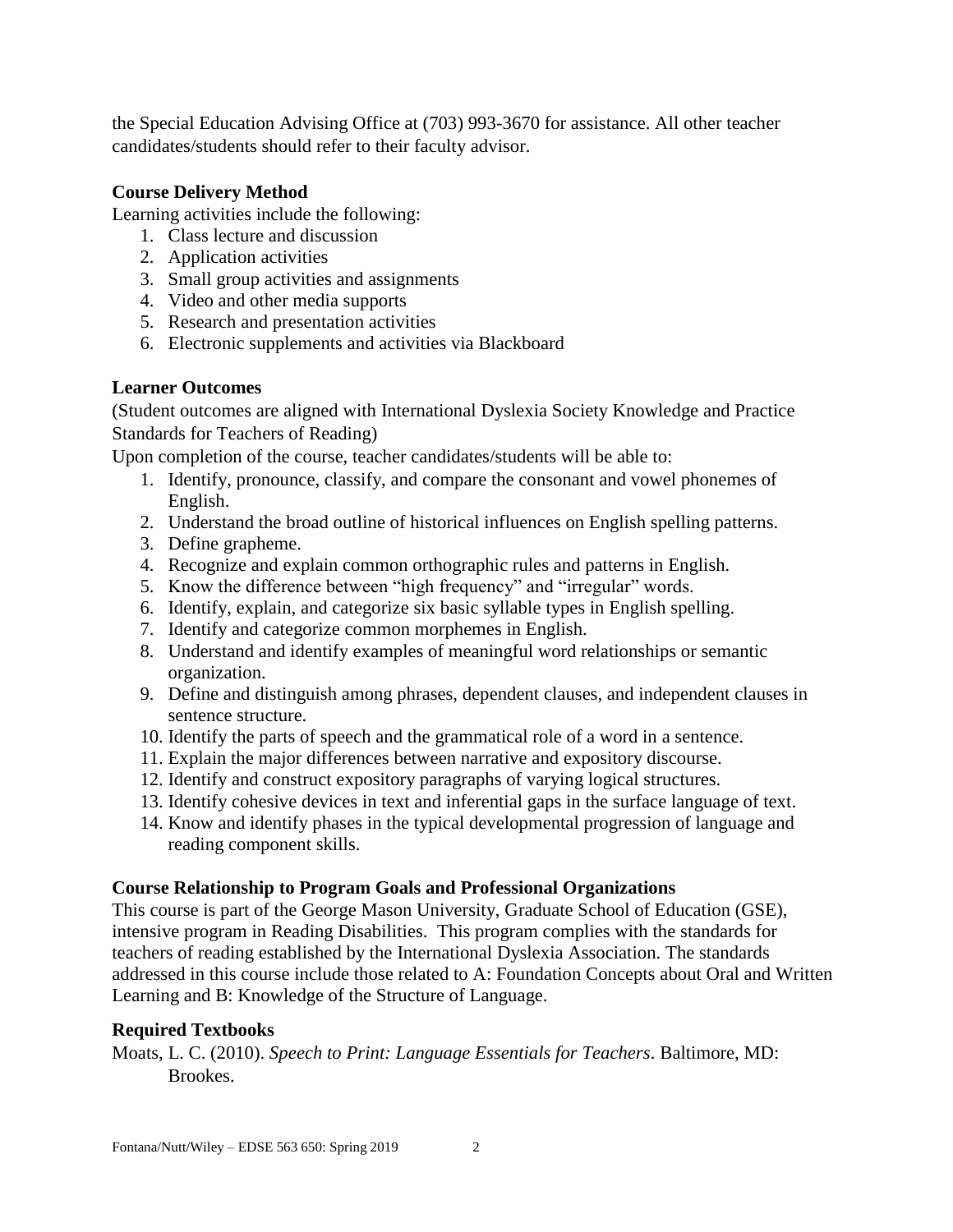Fox, B. J. (2016). *Phonics & Word Study for the Teacher of Reading* (11<sup>th</sup> edition). Pearson ISBN 9780132838092

#### **Recommended Textbooks**

American Psychological Association*.* (2010). *Publication Manual of the American Psychological Association* (6th ed.). Washington, DC: Author.

### **Required Resources**

*Blackboard*: This course will be delivered face to face and on GMU's Blackboard platform. In addition, required readings are posted on the course Blackboard site. Students are required to have reliable access to Blackboard.

*Group Work*: In addition to in class group work, students will use Blackboard Collaborate and Blackboard Discussion Boards to complete assignments. If you are not familiar with Collaborate or the Discussion Boards, please complete a tutorial available on Blackboard.

*Email*: Students are required to activate, monitor, and use their GMU email accounts when corresponding in and about the course. Per university policy in compliance with federal law, faculty will only communicate with students via their GMU email accounts, and will be unable to respond to emails sent from other accounts. Any announcements regarding the course will be sent to your GMU account and will appear on Blackboard. Faculty will attempt to respond to individual emails within 48 hours, excluding weekends.

*Additional Readings*: Readings not in required textbooks will be noted in the class schedule and available via link or text on Blackboard.

### **Course Performance Evaluation**

Students are expected to submit all assignments on time in the manner outlined by the instructor (e.g., Blackboard, Tk20, hard copy).

#### **Tk20 Performance-Based Assessment Submission Requirement**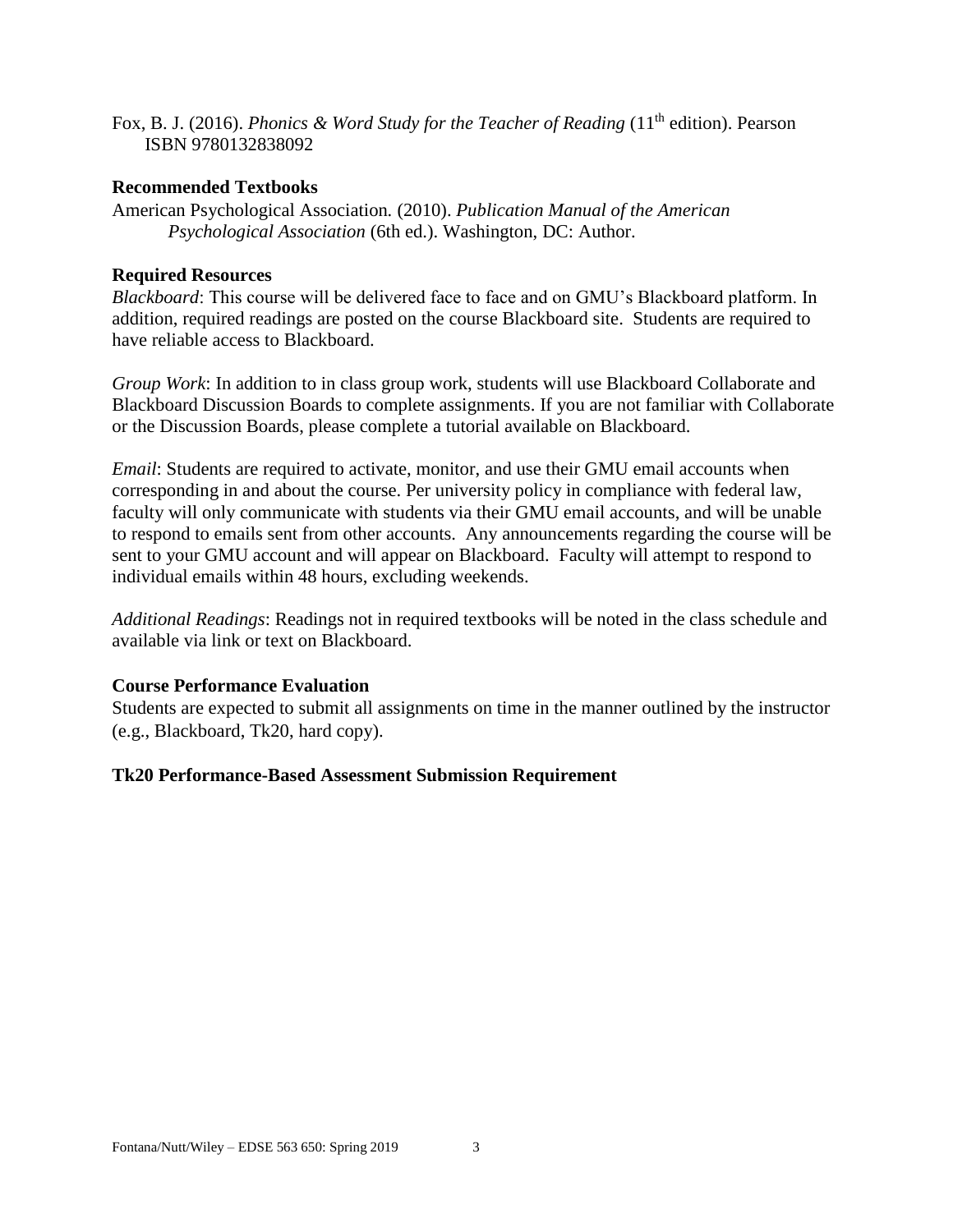It is critical for the special education program to collect data on how our students are meeting accreditation standards. Every teacher candidate/student registered for an EDSE course with a required Performance-based Assessment (PBA) is required to upload the PBA to Tk20 (regardless of whether a course is an elective, a one-time course or part of an undergraduate minor). A PBA is a specific assignment, presentation, or project that best demonstrates one or more CEC, InTASC or other standard connected to the course. A PBA is evaluated in two ways. The first is for a grade, based on the instructor's grading rubric. The second is for program accreditation purposes. Your instructor will provide directions as to how to upload the PBA to Tk20.

#### **Assignments and/or Examinations**

Performance-Based Assessment (Tk20 submission required) – 20 points For EDSE 563, the required PBA is Text Analysis. Please check to verify your ability to upload items to Tk20 before the PBA due date.

College Wide Common Assessment (TK20 submission required): N/A Performance-based Common Assignments (No Tk20 submission required): N/A

### Article Discussion Leadership (ADL) – 20 points

Students will work in collaborative teams to complete this assignment. Each team will be responsible for facilitating a discussion and activity around an assigned article. The discussion/activities will be embedded into scheduled classes according to content/focus of the article. The syllabus will note the dates for ADL content. Presentations should be limited to 15 minutes.

## Completion of *Phonics & Word Study for the Teacher of Reading* (11<sup>th</sup> edition) – 35 points

### **Course Policies and Expectations Attendance/Participation**

Each student is allowed one absence with no deductions. Two tardies/early departures are equal to one absence. Beyond that, one point will be deducted for each absence, up to a total of 10 points. Please communicate with your instructor as soon as possible prior to any/all tardies and absences.

Class cancellations due to weather: If we cannot access the location for class it is the student's responsibility to check their GMU email and Blackbord for direction. Unless otherwise notified any assignments due at the cancelled class are still due and unless otherwise directed should be submitted via email attachment to **all** professors.

#### Attendance and In-Class Participation – 25 points

Attendance is critical and class time will provide opportunities for (a) demonstration, (b) handson activities, (c) reflection on readings, class activities and assignments, and (d) applications or extensions related to assigned readings. In-class activities will build upon readings. Occasionally,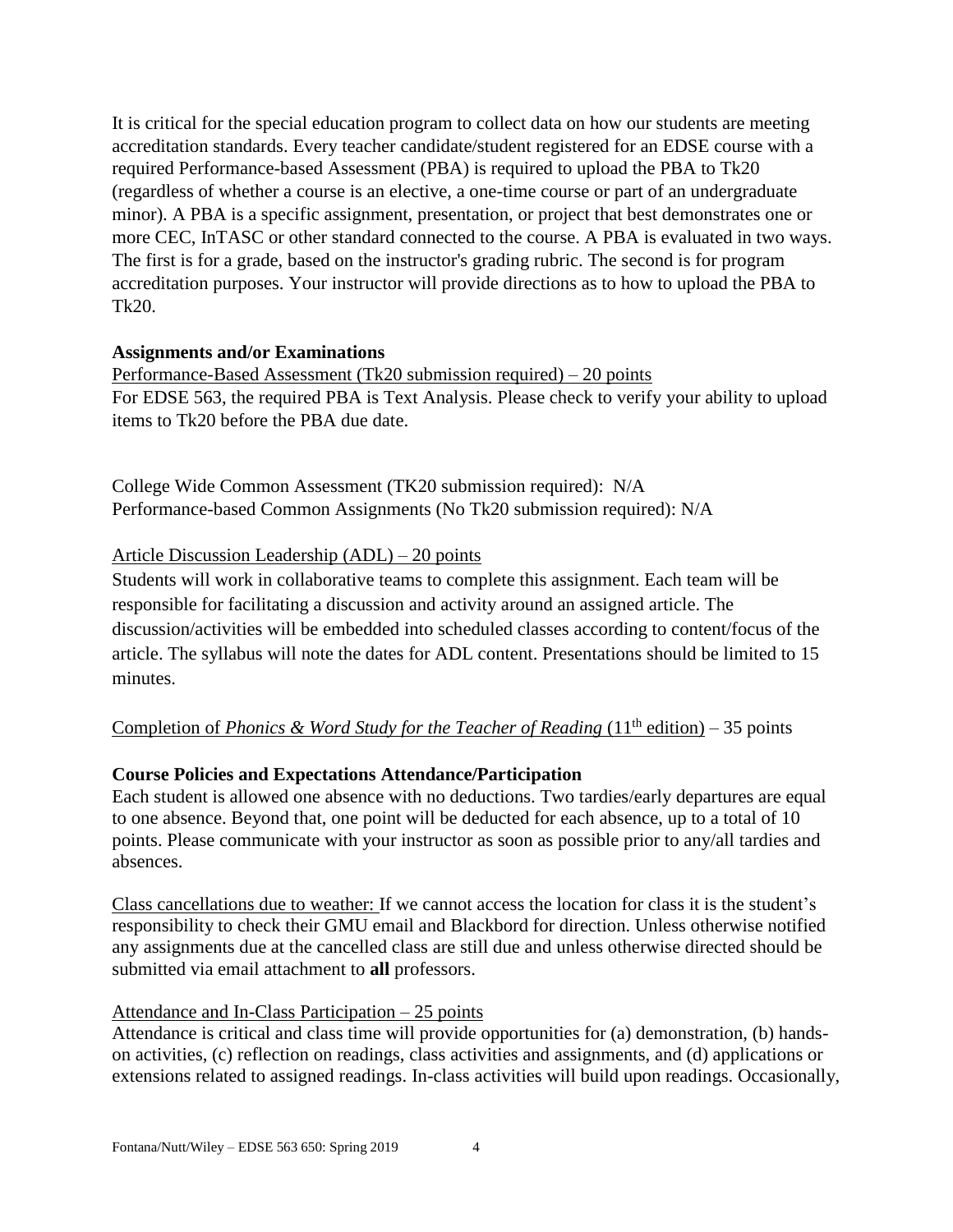student products will be generated and used to document participation. There will be no opportunity to make up points awarded for student products generated during class time. Active participation is expected and will be assessed for each class session and at completion of online class activities. The following rubric will be used to determine participation.

| Excellent (3 pts./class) |           | Competent (2 pts./class)  | Minimal (0 pts./class)   |
|--------------------------|-----------|---------------------------|--------------------------|
| The student:             |           | The student:              | The student:             |
| Actively questions,      |           | Occasionally questions,   | Seldom questions,        |
| observes and reflects on |           | observes and reflects on  | observes and reflects on |
| readings and discussions |           | readings and discussions  | readings and discussions |
| Actively participates in | $\bullet$ | Actively participates in  | Does not participate in  |
| small group activities   |           | small group activities    | small group activities   |
| Documents participation  |           | Sometimes documents       |                          |
| as directed              |           | participation as directed |                          |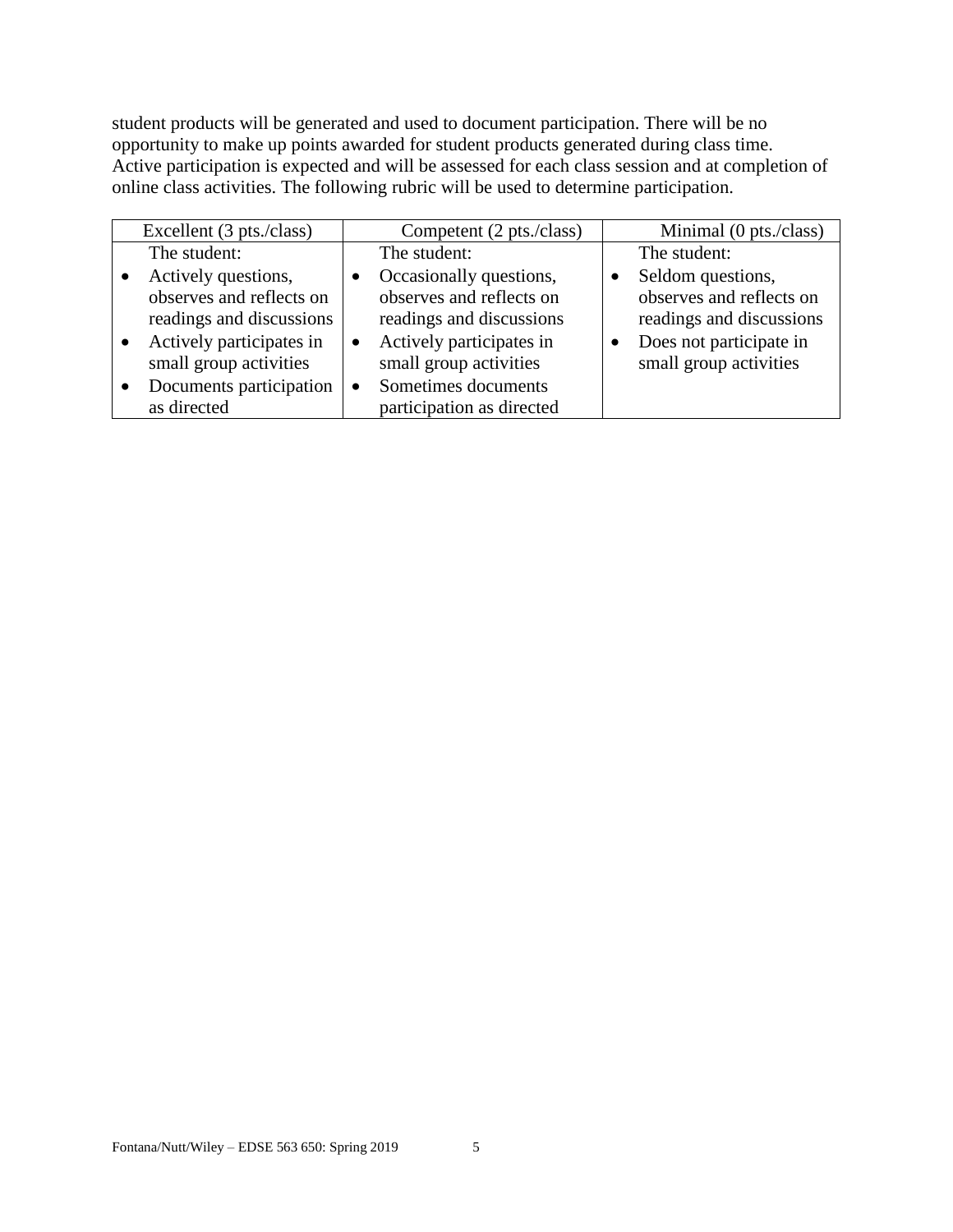### **Late Work**

Assignments are due on the date indicated in the syllabus. If your instructor changes the due date for reasons related to student need in the course, the change will be discussed in class, posted on the Blackboard site, and confirmed in an email to all students. Late work that has not been previously been made known to the instructors, and without extenuating circumstances will result in a *1-point deduction for each day late.*

### **Grading Scale**

| A     | 95-100   |
|-------|----------|
| $A -$ | 90-94    |
| $B+$  | 86-89    |
| B     | 80-85    |
| C     | 70-79    |
| F     | below 70 |
|       |          |

A grade of A or A- indicates that a student has performed at an exemplary level. The A-range student participates actively and thoughtfully in class discussions and activities; completes all course readings and assignments in a timely and professional manner; shows coherence and thoroughness in planning; writes well-organized papers; consistently demonstrates the ability to make connections between theory and practice; meets the general requirements and guidelines of the course, as listed below. The instructor reserves the right to award an A+ to students who consistently exceed basic requirements of the course.

| <b>Assignments/Grading</b>                            | <b>Points</b> |
|-------------------------------------------------------|---------------|
|                                                       |               |
| 1. Class Attendance and Participation:                | 25            |
| Includes documentation of in-class                    |               |
| activities.                                           |               |
| 2. Application of <i>Phonics &amp; Word Study for</i> | 35            |
| <i>the Teacher of Reading</i> $(11th$ edition) in     |               |
| tests/quiz activities                                 |               |
| 3. Article Discussion Leadership                      | 20            |
| 4. *Designated Performance-Based                      | 20            |
| <b>Assessment: Text Analysis</b>                      |               |
|                                                       |               |

\*Note: The George Mason University Honor Code will be strictly enforced. Students are responsible for reading and understanding the Code. "To promote a stronger sense of mutual responsibility, respect, trust, and fairness among all members of the George Mason University community and with the desire for greater academic and personal achievement, we, the student members of the university community, have set forth this honor code: Student members of the George Mason University community pledge not to cheat, plagiarize, steal, or lie in matters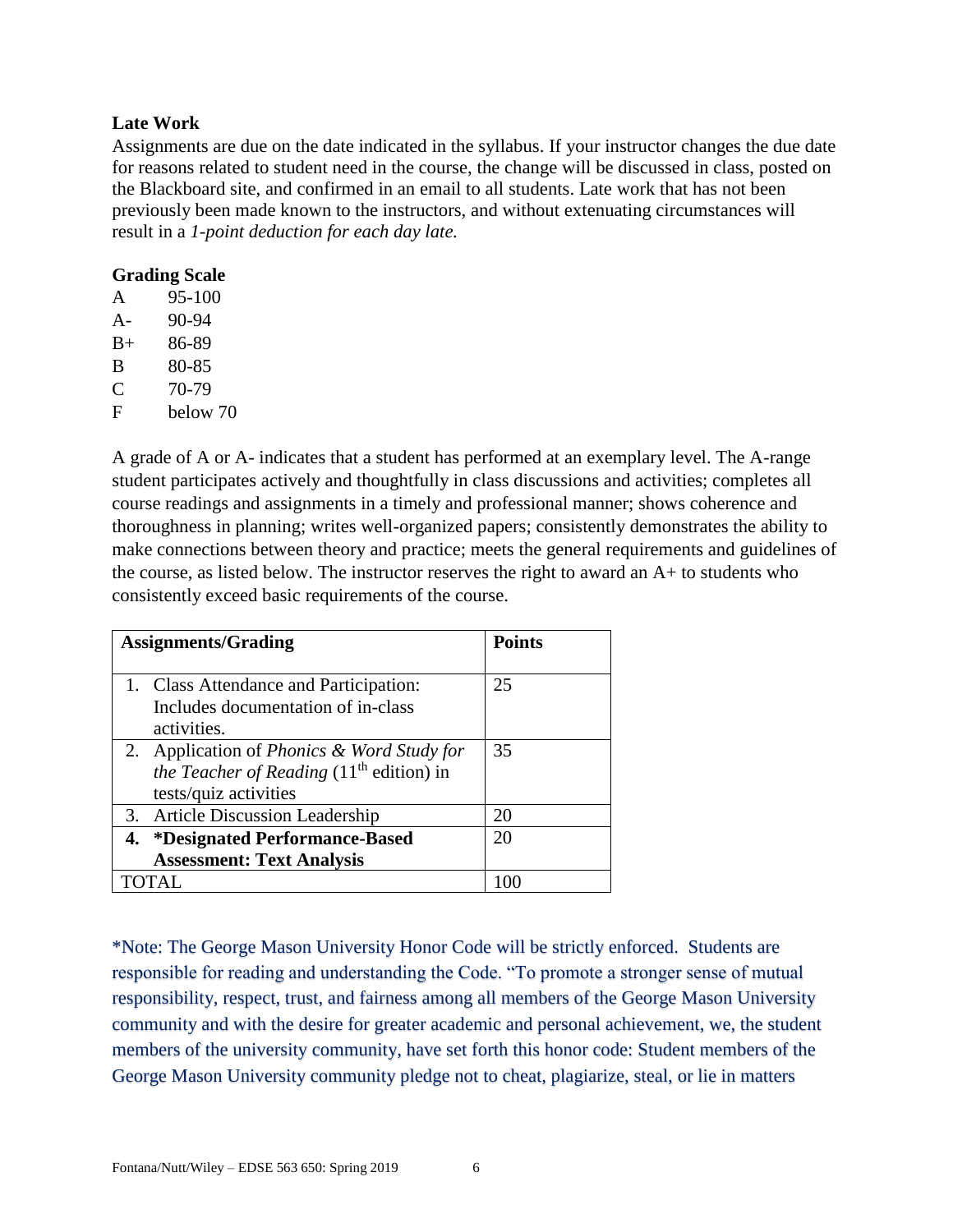related to academic work." Work submitted must be your own or with proper citations (see [https://catalog.gmu.edu/policies/honor-code-system/\)](https://catalog.gmu.edu/policies/honor-code-system/).

### **Professional Dispositions**

Students are expected to exhibit professional behaviors and dispositions at all times. See [https://cehd.gmu.edu/students/polices-procedures/.](https://cehd.gmu.edu/students/polices-procedures/)

#### **Class Schedule**

\*Note: Faculty reserves the right to alter the schedule as necessary, with notification to students.

| <b>Class/Date</b>         | <b>Topics</b>                                                                                                                                                                                                                                                                                                                                                                           | <b>Readings &amp; Pre-Class Tasks</b>                                                                                                                                                                                                                                                                                                                                                                                                                                                                                                                                                                                                                 | <b>Assignments Due</b>                                                                                |
|---------------------------|-----------------------------------------------------------------------------------------------------------------------------------------------------------------------------------------------------------------------------------------------------------------------------------------------------------------------------------------------------------------------------------------|-------------------------------------------------------------------------------------------------------------------------------------------------------------------------------------------------------------------------------------------------------------------------------------------------------------------------------------------------------------------------------------------------------------------------------------------------------------------------------------------------------------------------------------------------------------------------------------------------------------------------------------------------------|-------------------------------------------------------------------------------------------------------|
| 1<br>1/8/19<br>$LO$ 2, 14 | <b>Syllabus Review</b><br>Recall: Rationale for the study<br>of language<br>The production of the sounds<br>of English<br>Consonants<br>Manner & Place of<br>Articulation<br>Voiced vs. Unvoiced<br>Vowels<br>$\bullet$<br>Front vs. Back<br>High vs. Low<br>Tense (long) vs. Lax<br>(short)<br>How reading and writing<br>depend upon language<br>development<br>Challenges of writing | Read: Moats (2010)<br>Phonetics, Chapter 2<br>Read & Complete: Fox $(2014)$<br>Take Self-<br>٠<br>Evaluation/Pretest (pgs. 1-<br>9) prior to the first class<br>meeting. Write answers on<br>a separate sheet of paper.<br>Do NOT write your name<br>٠<br>on the paper. You will be<br>asked to put an assigned<br>number on your pretest and<br>turn it in to the instructors<br>at the first class meeting.<br>In addition to the pretest $-$<br>Read & Complete: Fox (2014)<br>Part 1, pgs. 11-27<br>$\bullet$<br>Letters vs. Phonemes $(1:30)$<br>https://www.youtube.com/watc<br>h?list=PLLxDwKxHx1yLHbk<br>8bBWEBQq-<br>QaTLicBXk&v=J608Dbhs6J8 | Pretest/Self-<br><b>Evaluation</b> (5 pts)<br>(Please follow<br>directions in<br>column to the left!) |
|                           |                                                                                                                                                                                                                                                                                                                                                                                         |                                                                                                                                                                                                                                                                                                                                                                                                                                                                                                                                                                                                                                                       |                                                                                                       |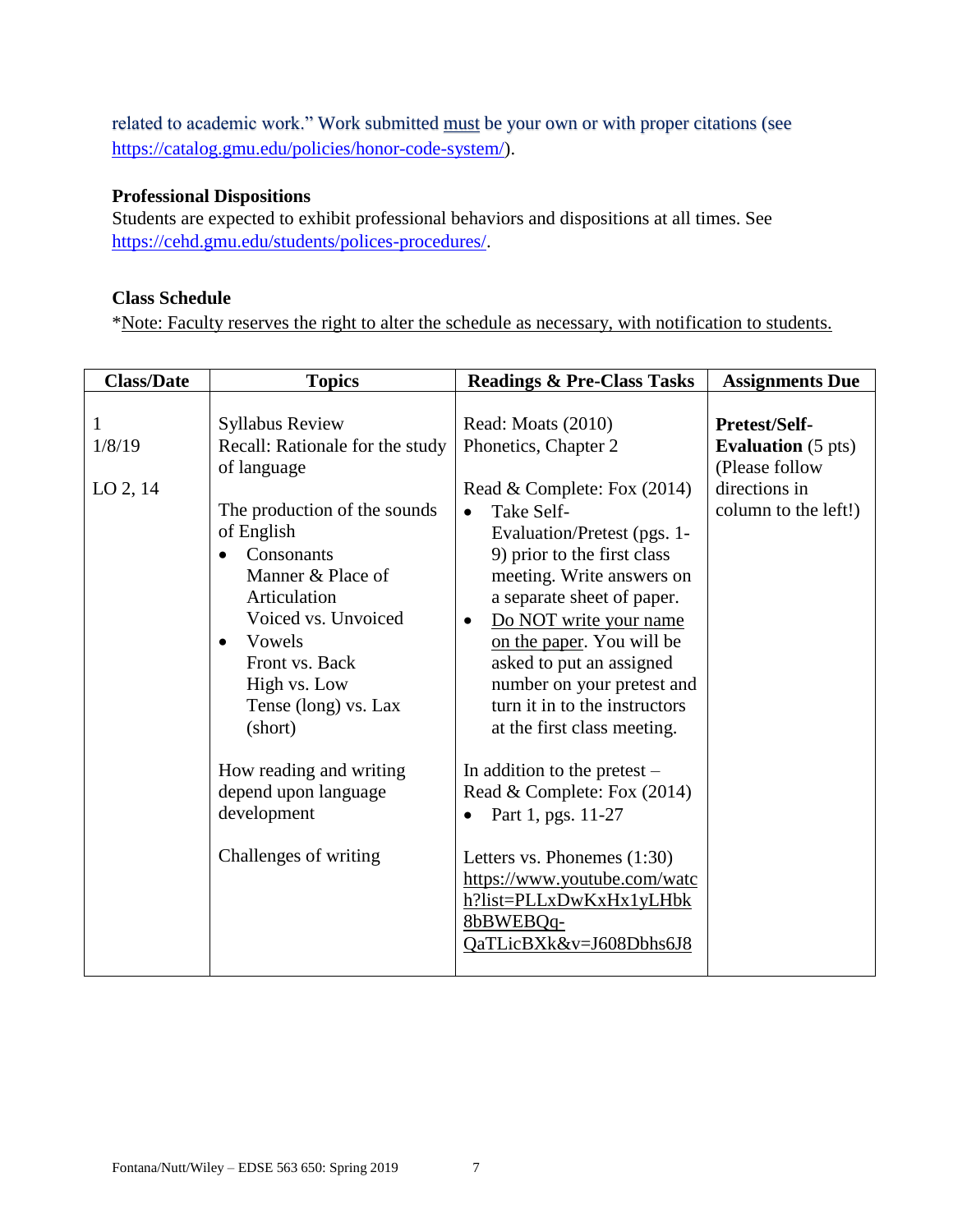| <b>Class/Date</b>                          | <b>Topics</b>                                                                                                                                                                                                              | <b>Readings &amp; Pre-Class Tasks</b>                                                                                                                                                                                                                                                                          | <b>Assignments Due</b>                                                                                                                                                                                       |
|--------------------------------------------|----------------------------------------------------------------------------------------------------------------------------------------------------------------------------------------------------------------------------|----------------------------------------------------------------------------------------------------------------------------------------------------------------------------------------------------------------------------------------------------------------------------------------------------------------|--------------------------------------------------------------------------------------------------------------------------------------------------------------------------------------------------------------|
| $\overline{2}$<br>1/15/19<br>LO $1, 4, 14$ | Phonology<br>Speech sounds in use<br>$\bullet$<br>Development of<br>$\bullet$<br>phonological awareness<br>Processing important for<br>$\bullet$<br>literacy<br>Influence on spelling<br><b>Four-part Processing Model</b> | Read: Moats (2010)<br>Phonology, Chapter 3, pgs. 47-<br>68<br>Read & Complete: Fox (2014)<br>Part 2, pgs. 29-69<br>Part 3, pgs. 71-91<br>Articulation of consonants<br>http://www.readingrockets.org/<br>article/development-<br>phonological-skills                                                           | <b>Quiz 1</b> $(5 \text{ pts})$<br><b>Based on Fox</b><br>$(2014)$ workbook<br>pages<br>Download from<br>$\bullet$<br><b>BB.</b> Print out<br>Quiz 1 &<br>complete prior<br>to class. Put in<br>your folder. |
| 3<br>1/22/19<br>LO 3, 14                   | Phonology and spelling<br>Phoneme grapheme<br>correspondence<br>Consonants (voiced,<br>unvoiced)<br>Vowels (long, short)<br>Historical influences on the<br>evolution of English                                           | Read: Moats (2010)<br>Spelling, Chapter 3, pgs. 68-78<br>Orthography, Chapter 4, pgs.<br>79-103<br>Read & Complete: Fox (2014)<br>Part 4, pgs. 93-141<br>Part 5, pgs. 143-155<br>Spelling $(15:08)$<br>https://www.youtube.com/watc<br>h?v=Yhl3_eqKoWI&list=PLL<br>xDwKxHx1yLHbk8bBWEBQ<br>q-QaTLicBXk&index=4 | Quiz $2(5 \text{ pts})$<br><b>Based on Fox</b><br>$(2014)$ workbook<br>pages<br>Download from<br>$\bullet$<br><b>BB.</b> Print out<br>Quiz 2 &<br>complete prior<br>to class. Put in<br>your folder.         |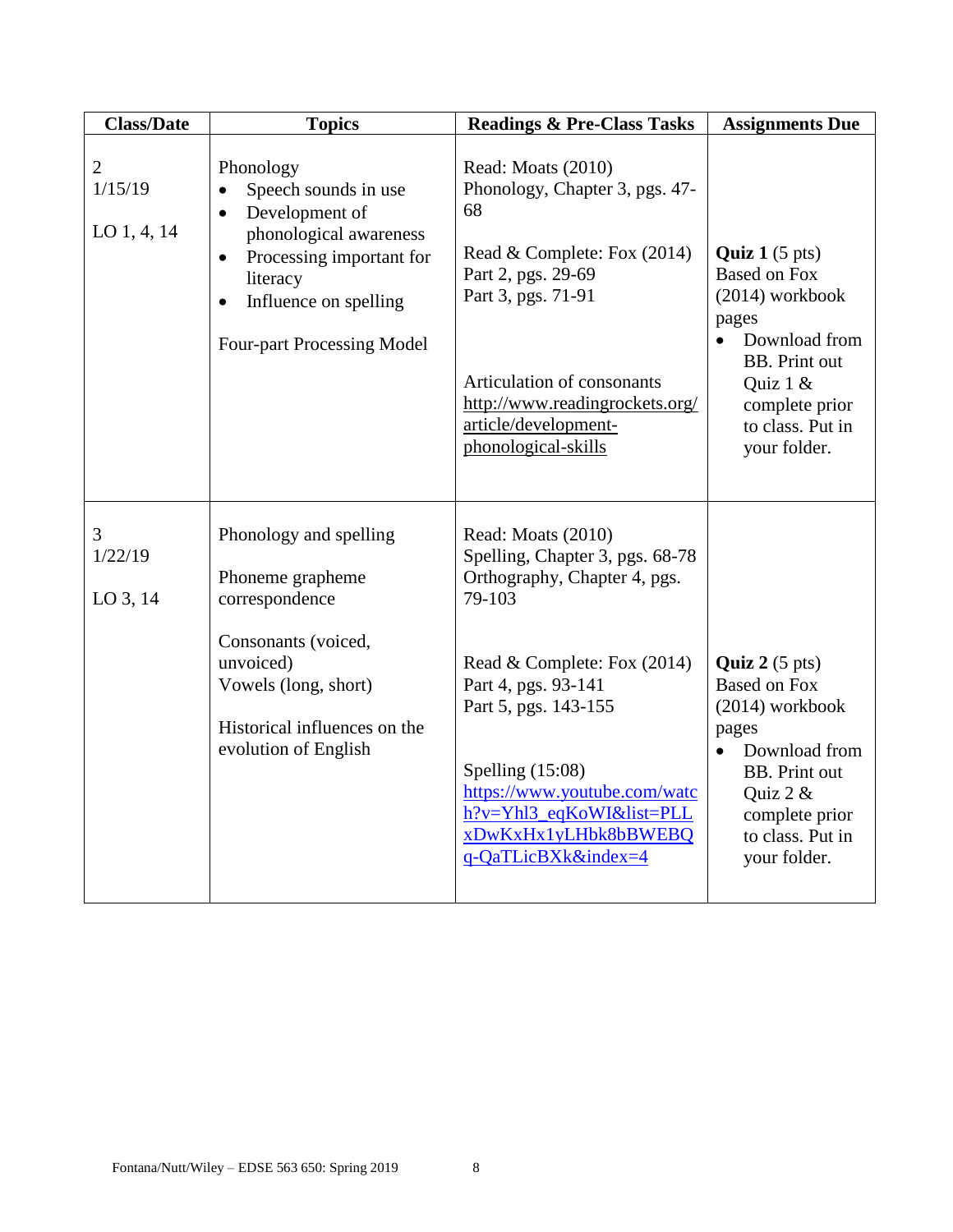| <b>Class/Date</b>                                                                | <b>Topics</b>                                                                                                                                  | <b>Readings &amp; Pre-Class Tasks</b>                                                                                                                                                                                                                                                                                         | <b>Assignments Due</b>                                                                                                                                                                                                                  |
|----------------------------------------------------------------------------------|------------------------------------------------------------------------------------------------------------------------------------------------|-------------------------------------------------------------------------------------------------------------------------------------------------------------------------------------------------------------------------------------------------------------------------------------------------------------------------------|-----------------------------------------------------------------------------------------------------------------------------------------------------------------------------------------------------------------------------------------|
| $\overline{4}$<br>1/29/19<br>$LO$ 3,6                                            | Phoneme grapheme<br>correspondence (continued)<br>High frequency and irregular<br>words<br>Syllable types                                      | Read: Moats (2010)<br>Chapter 4, Types of Written<br>Syllables, pgs. 103-112<br>Read & Complete: Fox (2014)<br>Part 6, pgs. 157-165<br>Part 7, pgs. 167-192                                                                                                                                                                   | <b>Quiz 3</b> $(5 \text{ pts})$<br><b>Based on Fox</b><br>$(2014)$ workbook<br>pages<br>Download from<br><b>BB.</b> Print out<br>Quiz $3 &$<br>complete prior<br>to class. Put in<br>your folder.                                       |
| 5<br>2/5/19<br><b>CLASS</b><br><b>DOES NOT</b><br><b>MEET</b><br>LO <sub>4</sub> | Work on ADL assignment                                                                                                                         | Read article and prepare<br>presentations                                                                                                                                                                                                                                                                                     | Please upload the<br>ADL to<br><b>Blackboard by</b><br>midnight.                                                                                                                                                                        |
| 6<br>2/12/19<br>LO $7, 11, 12$                                                   | Morphology<br>How morphemes change<br>٠<br>words<br>Origin of common<br>morphemes<br>Compare and contrast<br>Narrative and Expository<br>Prose | Read: Moats (2010)<br>Chapter 5<br>Read & Complete: Fox (2014)<br>Part 8, pgs. 193-220<br>ADL audience: Review the<br>ADL post on Blackboard prior<br>to class. Review the article $\&$<br>be prepared to discuss or<br>participate.<br>Grammar of Words: A<br>Morpheme<br>https://www.youtube.com/watc<br>$h$ ?v=4dSPjg6jmvM | ADL teams 1, 2, 3<br>presentations<br><b>Quiz 4</b> $(5 \text{ pts})$<br><b>Based on Fox</b><br>$(2014)$ workbook<br>pages<br>Download from<br><b>BB.</b> Print out<br>Quiz 4 $&$<br>complete prior<br>to class. Put in<br>your folder. |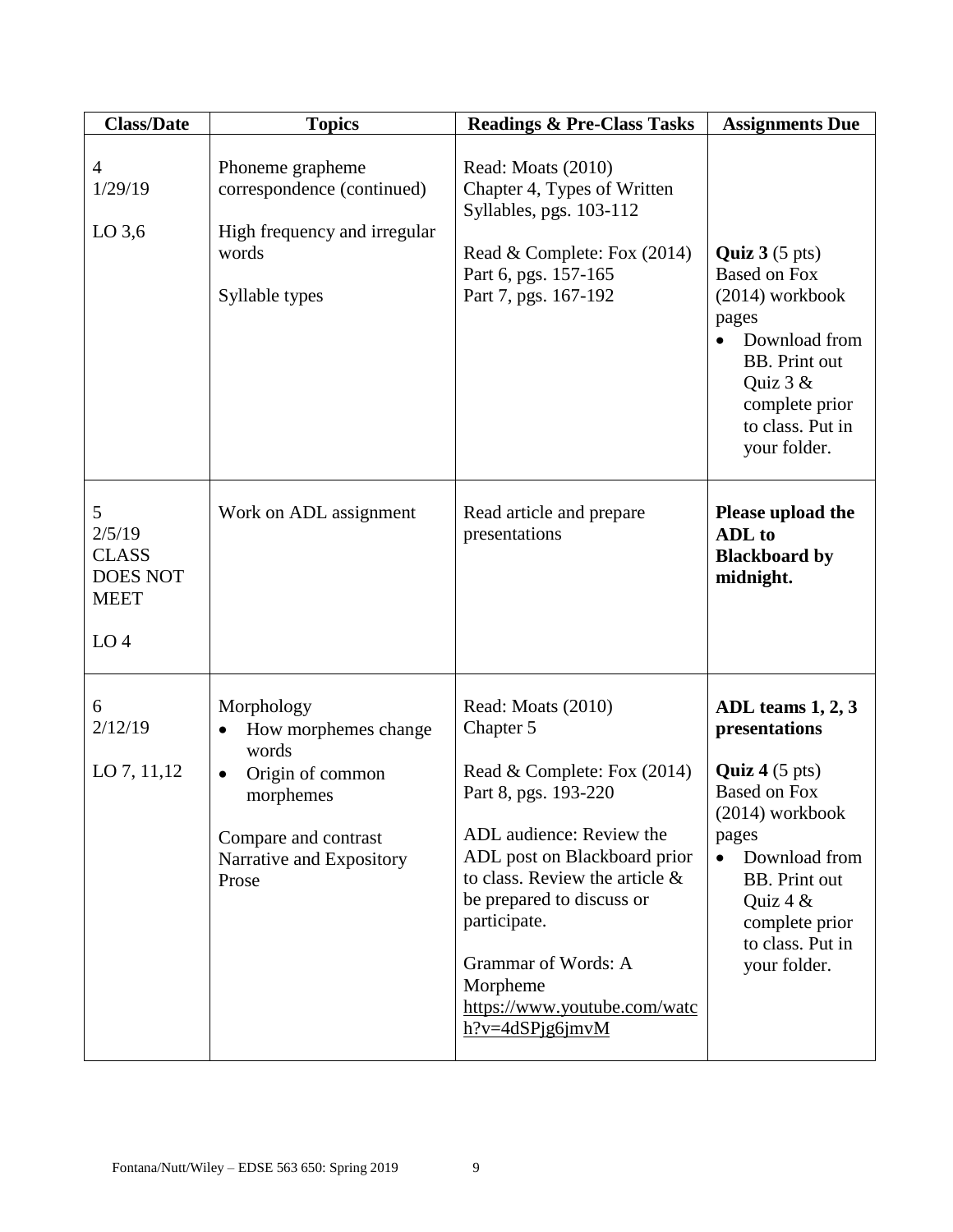| <b>Class/Date</b>             | <b>Topics</b>                                                                                                                               | <b>Readings &amp; Pre-Class Tasks</b>                                                                                                                                         | <b>Assignments Due</b>                                                                            |
|-------------------------------|---------------------------------------------------------------------------------------------------------------------------------------------|-------------------------------------------------------------------------------------------------------------------------------------------------------------------------------|---------------------------------------------------------------------------------------------------|
| 7<br>2/19/19<br>LO $8, 9, 10$ | <b>Syntax: Sentence Structures</b><br>Structures and types of<br>sentences<br>Grammar<br>$\bullet$<br>Constructing expository<br>Paragraphs | Read: Moats (2010)<br>Chapter 6<br>ADL audience: Review the<br>ADL post on Blackboard prior<br>to class. Review the article $\&$<br>be prepared to discuss or<br>participate. | ADL teams $4, 5, 6$<br>presentations<br>Post-Test $(10 \text{ pts})$<br>will be done in<br>class. |
| 8<br>2/26/19<br>$LO$ 9, 10    | Semantics: Meanings of<br>words and phrases<br>Surface language of text:<br>Inferential gaps and cohesive<br>devices                        | Read: Moats (2010)<br>Chapter 7<br>ADL audience: Review the<br>ADL post on Blackboard prior<br>to class. Review the article $\&$<br>be prepared to discuss or<br>participate. | ADL Teams 7, 8, 9<br><b>Presentations</b>                                                         |
| 9<br>3/5/19                   | Introduction to assessment<br>principles and types                                                                                          | Prepare for PBA Text Analysis                                                                                                                                                 | <b>PBA Text Analysis</b><br>will be done in<br>class.                                             |

# **Core Values Commitment**

The College of Education and Human Development is committed to collaboration, ethical leadership, innovation, research-based practice, and social justice. Students are expected to adhere to these principles: [http://cehd.gmu.edu/values/.](http://cehd.gmu.edu/values/)

# **GMU Policies and Resources for Students Policies**

- Students must adhere to the guidelines of the Mason Honor Code (see <https://catalog.gmu.edu/policies/honor-code-system/> ).
- Students must follow the university policy for Responsible Use of Computing (see [http://universitypolicy.gmu.edu/policies/responsible-use-of-computing/\)](http://universitypolicy.gmu.edu/policies/responsible-use-of-computing/).
- Students are responsible for the content of university communications sent to their Mason email account and are required to activate their account and check it regularly. All communication from the university, college, school, and program will be sent to students **solely** through their Mason email account.
- Students with disabilities who seek accommodations in a course must be registered with George Mason University Disability Services. Approved accommodations will begin at the time the written letter from Disability Services is received by the instructor (see [http://ods.gmu.edu/\)](http://ods.gmu.edu/).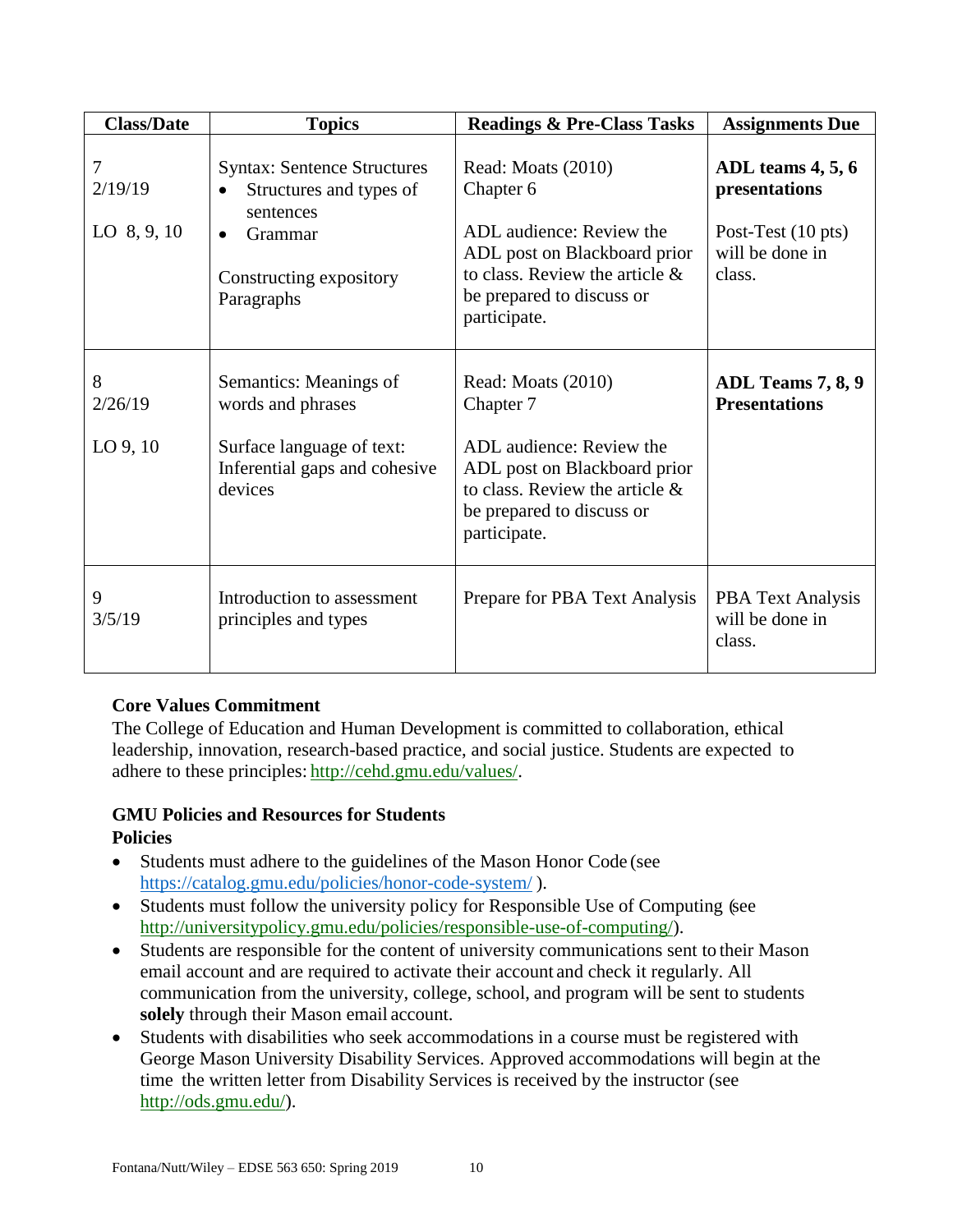Students must silence all sound emitting devices during class unless otherwise authorized by the instructor.

### **Campus Resources**

- Support for submission of assignments to Tk20 should be directed to  $\frac{tk20\text{help@gmu.edu}}{tk20\text{help@gmu.edu}}$  or [https://cehd.gmu.edu/aero/tk20.](https://cehd.gmu.edu/aero/tk20) Questions or concerns regarding use of Blackboard should be directed to [http://coursessupport.gmu.edu/.](http://coursessupport.gmu.edu/)
- For information on student support resources on campus, see <https://ctfe.gmu.edu/teaching/student-support-resources-on-campus>

For additional information on the College of Education and Human Development, please visit our website [https://cehd.gmu.edu/students/.](https://cehd.gmu.edu/students/)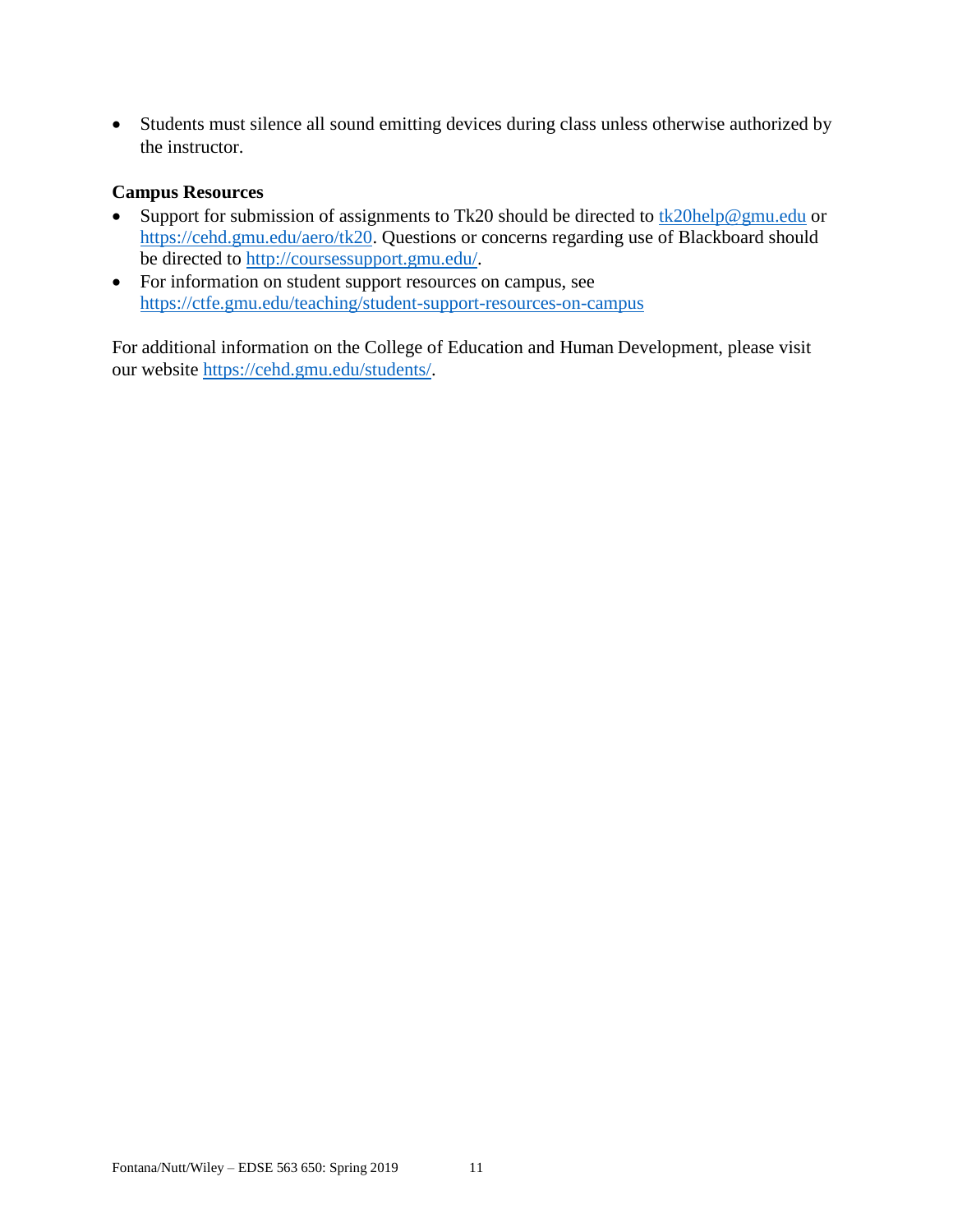# **\*DESIGNATED PERFORMANCE-BASED ASSESSMENT**

Text Analysis Assessment Rubric A Rubric reflecting point values for grading purposes is on Blackboard

|                           | <b>EXCEEDS</b>       | <b>MEETS</b>                | <b>DOES NOT MEET</b>  |
|---------------------------|----------------------|-----------------------------|-----------------------|
|                           | <b>EXPECTATION</b>   | <b>EXPECTATION</b>          | <b>EXPECTATION</b>    |
|                           | 3                    | $\mathcal{D}_{\mathcal{A}}$ |                       |
| Map graphemes to          | Candidate            | Candidate accurately        | <b>Candidate DOES</b> |
| phonemes in at least      | accurately maps      | maps graphemes to           | NOT accurately map    |
| five chosen words.        | graphemes to         | phonemes in at least        | graphemes to          |
|                           | phonemes in more     | five chosen words.          | phonemes in 1-3 of 5  |
|                           | than five randomly   |                             | words OR is           |
|                           | chosen words.        |                             | inaccurate in         |
|                           |                      |                             | mapping in any of the |
|                           |                      |                             | 5 words.              |
| Analyze at least five     | Accurately analyzes  | Accurately analyzes         | <b>DOES NOT</b>       |
| chosen words by suffix    | at least five chosen | at least five chosen        | Accurately analyze 3- |
| ending patterns and       | words by suffix      | words by suffix             | 5 of the chosen words |
| apply suffix ending       | ending patterns and  | ending patterns and         | by suffix ending      |
| rules.                    | apply suffix ending  | apply suffix ending         | patterns and apply    |
|                           | rules and provides   | rules.                      | suffix ending rules.  |
|                           | rationale for choice |                             |                       |
|                           | of rule.             |                             |                       |
| In at least one sample,   | Candidate            | Candidate accurately        | <b>Candidate DOES</b> |
| identify printed words    | accurately           | identifies printed          | NOT accurately        |
| that are the exception to | identifies printed   | words that are the          | identify printed      |
| regular patterns and      | words that are the   | exception to regular        | words that are the    |
| spelling principles.      | exception to regular | patterns and spelling       | exception to regular  |
|                           | patterns and         | principles in at least      | patterns and spelling |
|                           | spelling principles  | one sample.                 | principles.           |
|                           | in all samples.      |                             |                       |
| In at least one sample,   | Candidate            | Candidate accurately        | Candidate is          |
| analyze at least five     | accurately analyzes  | analyzes at least five      | inaccurate in         |
| words for predictable     | at least five words  | words for predictable       | analyzing any of at   |
| syllable patterns.        | for predictable      | syllable patterns in        | least five words for  |
|                           | syllable patterns in | one sample.                 | predictable syllable  |
|                           | each sample.         |                             | patterns              |